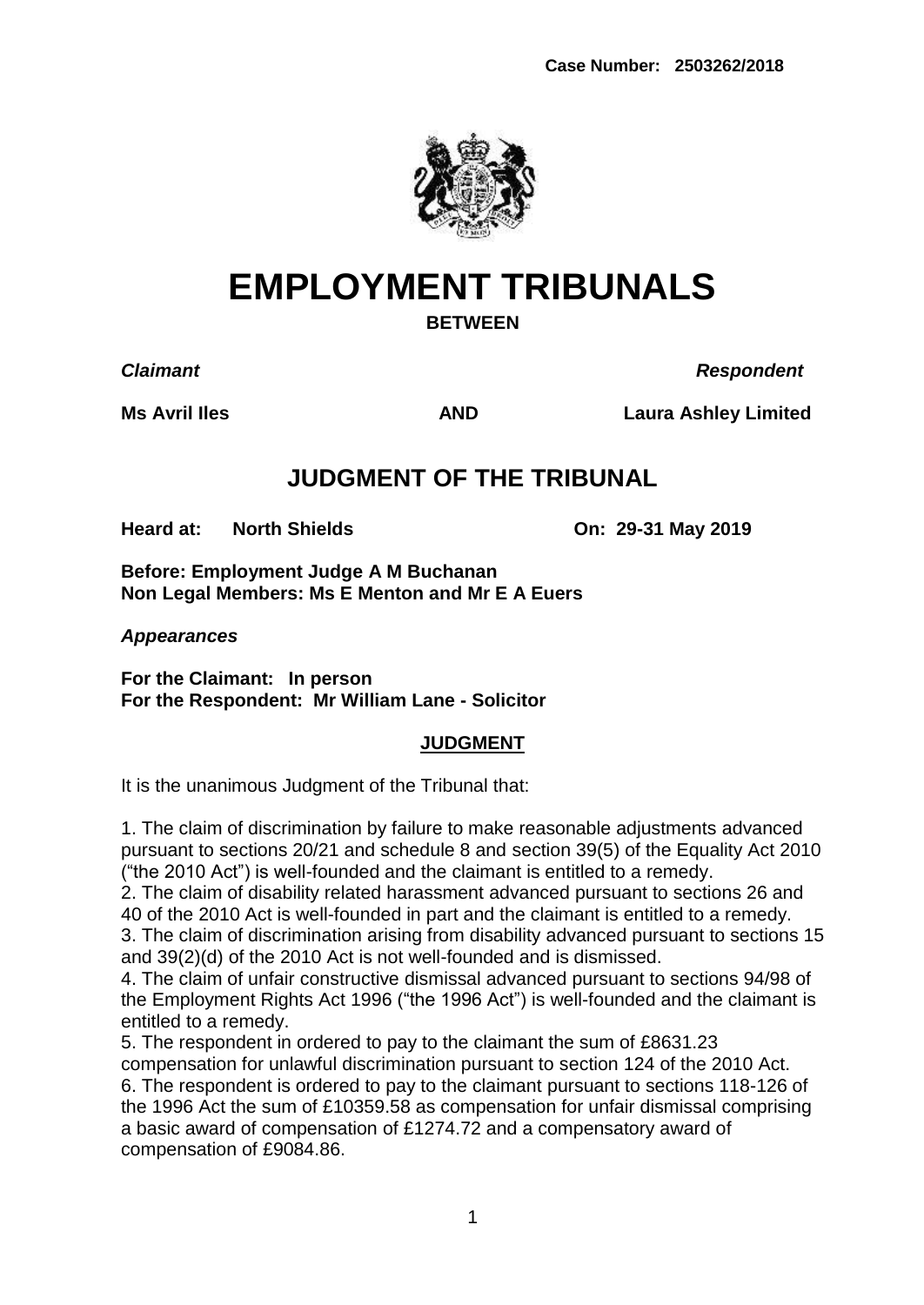7. The total sum due from the respondent to the claimant is £18990.81 and is payable forthwith.

8. The Employment Protection (Recoupment of Benefits) Regulations 1996 do not apply to this award.

#### **EMPLOYMENT JUDGE A M BUCHANAN JUDGMENT SIGNED BY EMPLOYMENT JUDGE ON 31 May 2019**

Note: Reasons for the judgment having been given orally at the hearing, written reasons will not be provided unless a request was made by either party at the hearing or a written request is presented by either party within 14 days of the sending of this written record of the decision**.**

#### **Public access to employment tribunal decisions**

Judgements and reasons for the judgments are published, in full, online at [www.gov.uk/employment-tribunal](http://www.gov.uk/employment-tribunal-decisions-)[decisions-s](http://www.gov.uk/employment-tribunal-decisions-)hortly after a copy has been sent to the claimant(s) and respondent(s) in a case.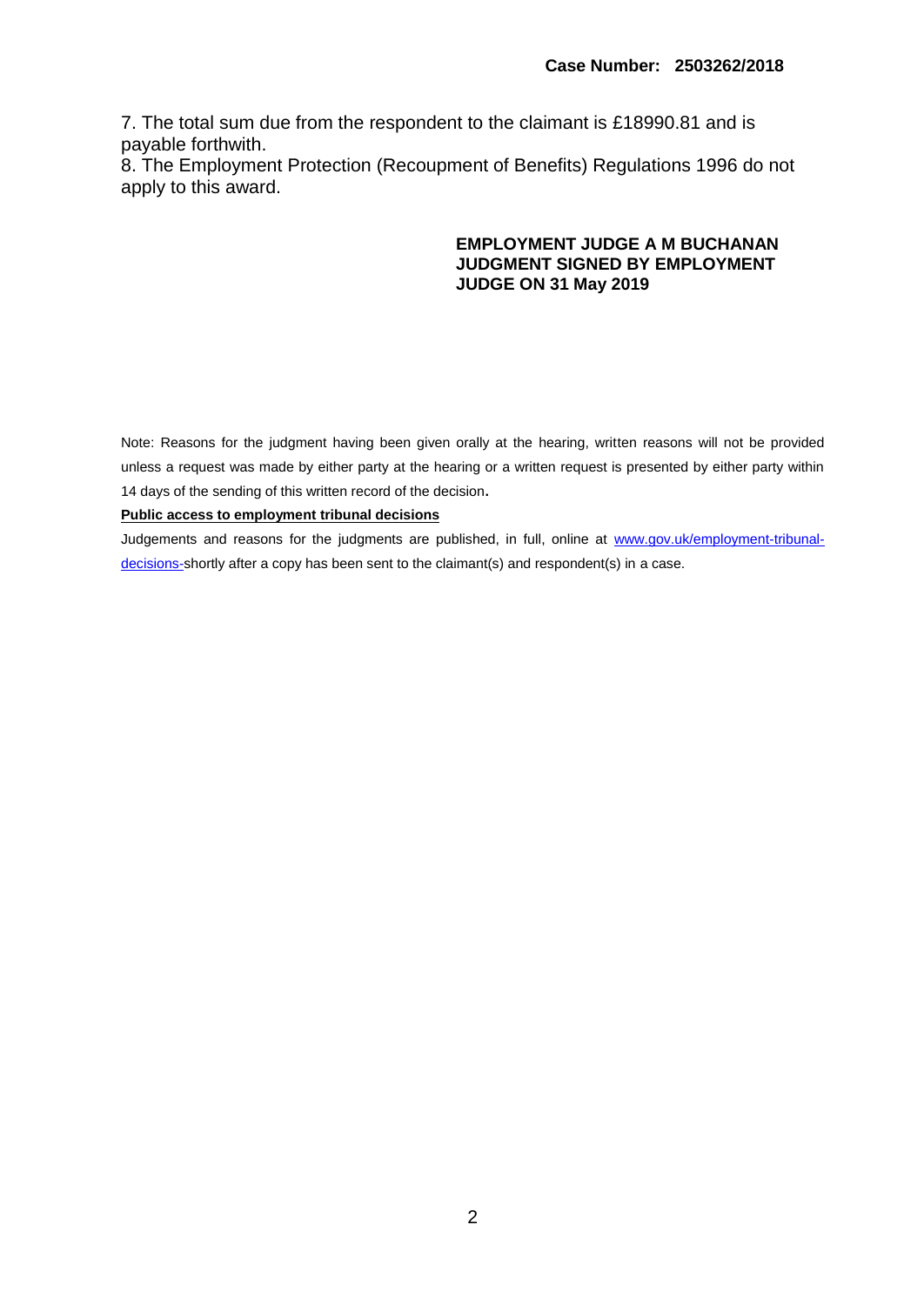**Case Number: 2503262/2018**



# **NOTICE**

### **THE EMPLOYMENT TRIBUNALS (INTEREST) ORDER 1990**

Tribunal case number(s): **2503262/2018**

Name of case(s): **Ms A Iles** v **Laura Ashley Limited**

The Employment Tribunals (Interest) Order 1990 provides that sums of money payable as a result of a judgment of an Employment Tribunal (excluding sums representing costs or expenses), shall carry interest where the full amount is not paid within 14 days after the day that the document containing the tribunal's written judgment is recorded as having been sent to parties. That day is known as "*the relevant decision day*". The date from which interest starts to accrue is called "*the calculation day*" and is the day immediately following the relevant decision day.

The rate of interest payable is that specified in section 17 of the Judgments Act 1838 on the relevant decision day. This is known as "the stipulated rate of interest" and the rate applicable in your case is set out below.

The following information in respect of this case is provided by the Secretary of the Tribunals in accordance with the requirements of Article 12 of the Order:-

"the relevant decision day" is: **13 June 2019**

"the calculation day" is: **14 June 2019**

"the stipulated rate of interest" is: **8%**

MISS K FEATHERSTONE For the Employment Tribunal Office